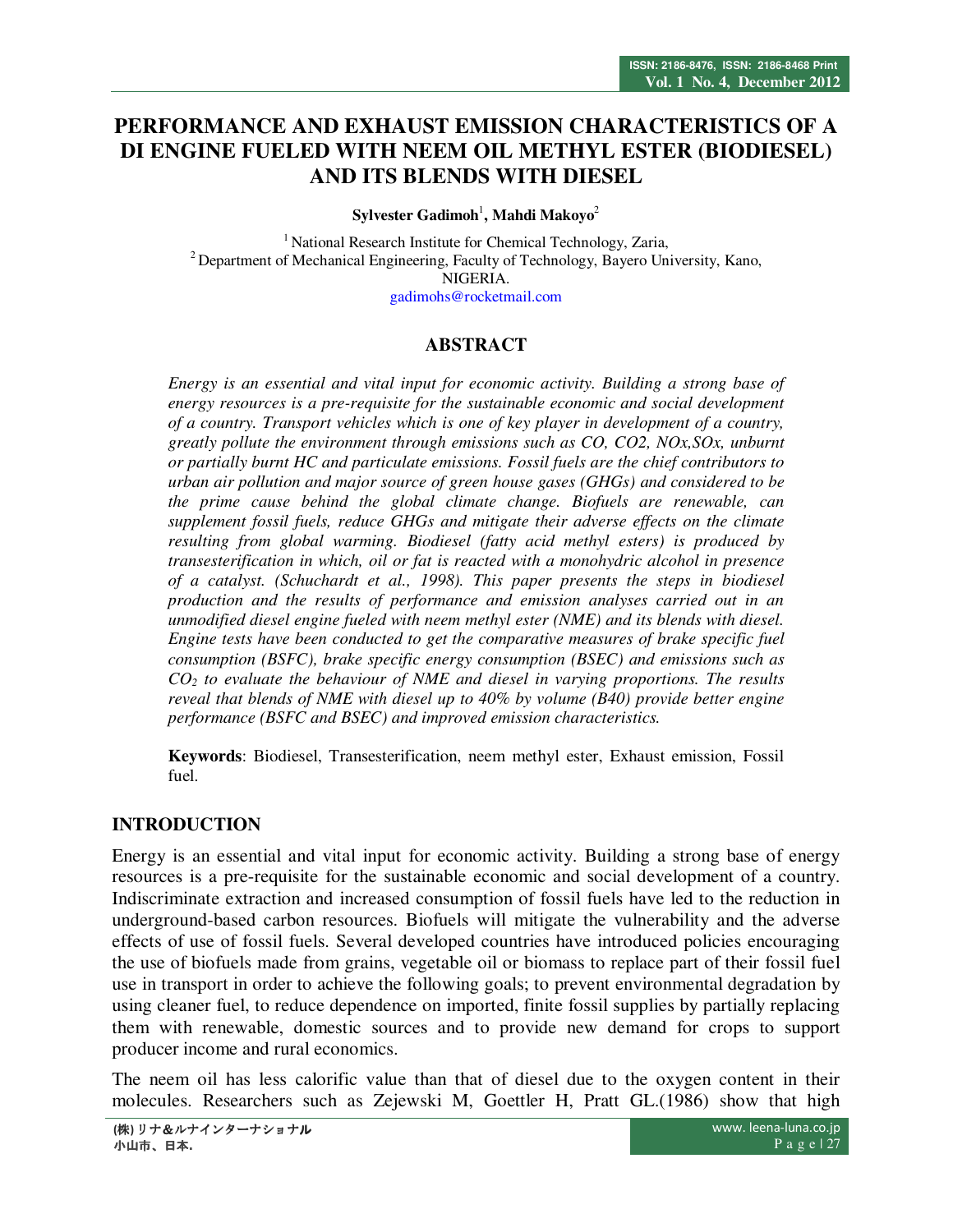viscosity, density, iodine value and poor non volatility are the problems associated with the use of vegetable oils in diesel engines leading to problems in pumping, atomization and gumming, injector fouling, piston and ring sticking and contamination of lubricating oils in the long run operation. Hence, it is essential to reduce the viscosity of the vegetable oils by methods such as preheating, thermal cracking and transesterification, pyrolysis, microemulsification (co-solvent blending). Trans-esterification is the best way to convert the vegetable oils to suit for the use in diesel engines, Srivastava A, Prasad R.( 2000) and Schwab, A.N. et al (1987)..

Biodiesel is a variety of ester-based oxygenated fuels derived from natural, renewable biological sources such as vegetable oils. It's name indicates, use of this fuel in diesel engine alternate to diesel fuel. Biodiesel operates in compression ignition engines like petroleum diesel thereby requiring no essential engine modifications. Moreover it can maintain the payload capacity and range of conventional diesel. Biodiesel fuel can be made from new or used vegetable oils and animal fats. Unlike fossil diesel, pure biodiesel is biodegradable, nontoxic and essentially free of sulphur and aromatics.

# **Advantages of Biodiesel**

- a. Produced from sustainable / renewable biological sources
- b. Ecofriendly and oxygenated fuel
- c. Sulphur free, less CO, HC, particulate matter and aromatic compounds emissions
- d. Income to rural community
- e. Fuel properties similar to the conventional fuel
- f. Used in existing unmodified diesel engines
- g. Reduce expenditure on oil imports
- h. Non toxic, biodegradable and safety to handle

Biodiesel is produced by transesterification of large, branched triglycerides into smaller, straight chain molecules of methyl esters, using an alkali or acid or enzyme as catalyst. There are three stepwise reactions with intermediate formation of diglycerides and monoglycerides resulting in the production of three moles of methyl esters and one mole of glycerol from triglycerides. The overall reaction is: (see Figure 1).



**Figure 1. General equation for a transesterification reaction**

Alcohols such as methanol, ethanol, propanol, butanol and amyl alcohol are used in the transesterification process. Methanol and ethanol are used most frequently, especially methanol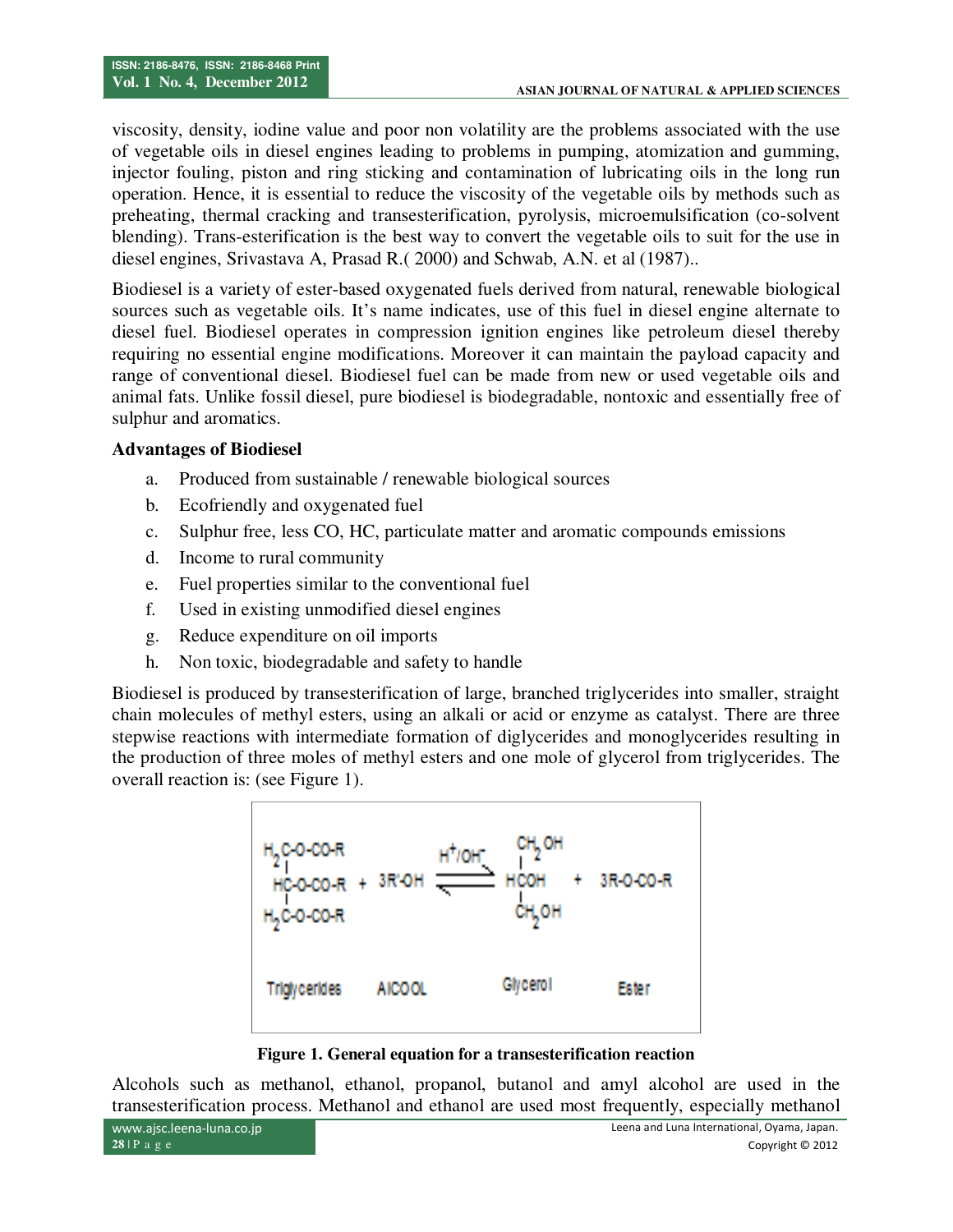because of its low cost, and physical and chemical advantages. They can quickly react with triglycerides and sodium hydroxide is easily dissolved in these alcohols. Stoichiometric molar ratio of alcohol to triglycerides required for transesterification reaction is 3:1. In practice, the ratio needs to be higher to drive the equilibrium to a maximum ester yield.

Several aspects, including the type of catalyst (alkaline or acid), alcohol/vegetable oil molar ratio, temperature, purity of the reactants (mainly water content) and free fatty acid content have an influence on the course of the transesterification (Freedman et al., 1984; Srivastava and Prasad, 2000; Ma and Hanna, 1999).

# **MATERIALS AND METHODS**

### **Biodiesel Production Materials**

Biodiesel and the various blends were produced with the biodiesel pilot plant of 600ltrs capacity at the National Research Institute for Chemical Technology (NARICT), Zaria. Mtaterials used for the biodiesel production includes; Neem oil, Methanol, sodium hydroxide, phenolthanyle indicator, water, etc. The fossil diesel was purchased from Total filling station club road kano.

### **Engine Test Materials**

The experimental set up consists of a three cylinder four-stroke, constant-speed (1500 rpm) direct ignition engine. The detailed specification of the engine is given below. Specification of diesel engine Name of the manufacturer: Perkins, Rated speed: 1500 rpm, Brake power: 20 KVA, Efficiency of the generator: 82% Fuel used: Diesel Rated voltage on generator: 220-440 V. An exhaust gas analyser, model AUTO 5-1 by M/s Kane International Ltd., (UK) is coupled to this engine for measuring the various emission parameters. A separate fuel tank of capacity 5 liters was fitted with the diesel engine for the bio-diesel and its blends. A schematic diagram of the experimental setup is shown in Figure 2.

# **EXPERIMENTION**

# **Test Procedure**

A series of experiments were carried out using diesel, biodiesel and the various blends made in National Research Institute for Chemical Technology (NARICT), Zaria. All the blends were tested under varying load conditions (no load to 75% of the rated maximum load) at the rated speed in accordance with IS:10,000 (Part VIII).. During each trial, the engine was started and after it attains stable condition, important parameters related to thermal performance of the engine such as the time taken for  $20 \text{ cm}^3$  of fuel consumption, applied load, the ammeter and voltmeter readings were measured and recorded and the exhaust gas temperature from the online exhaust gas analyser were noted and recorded.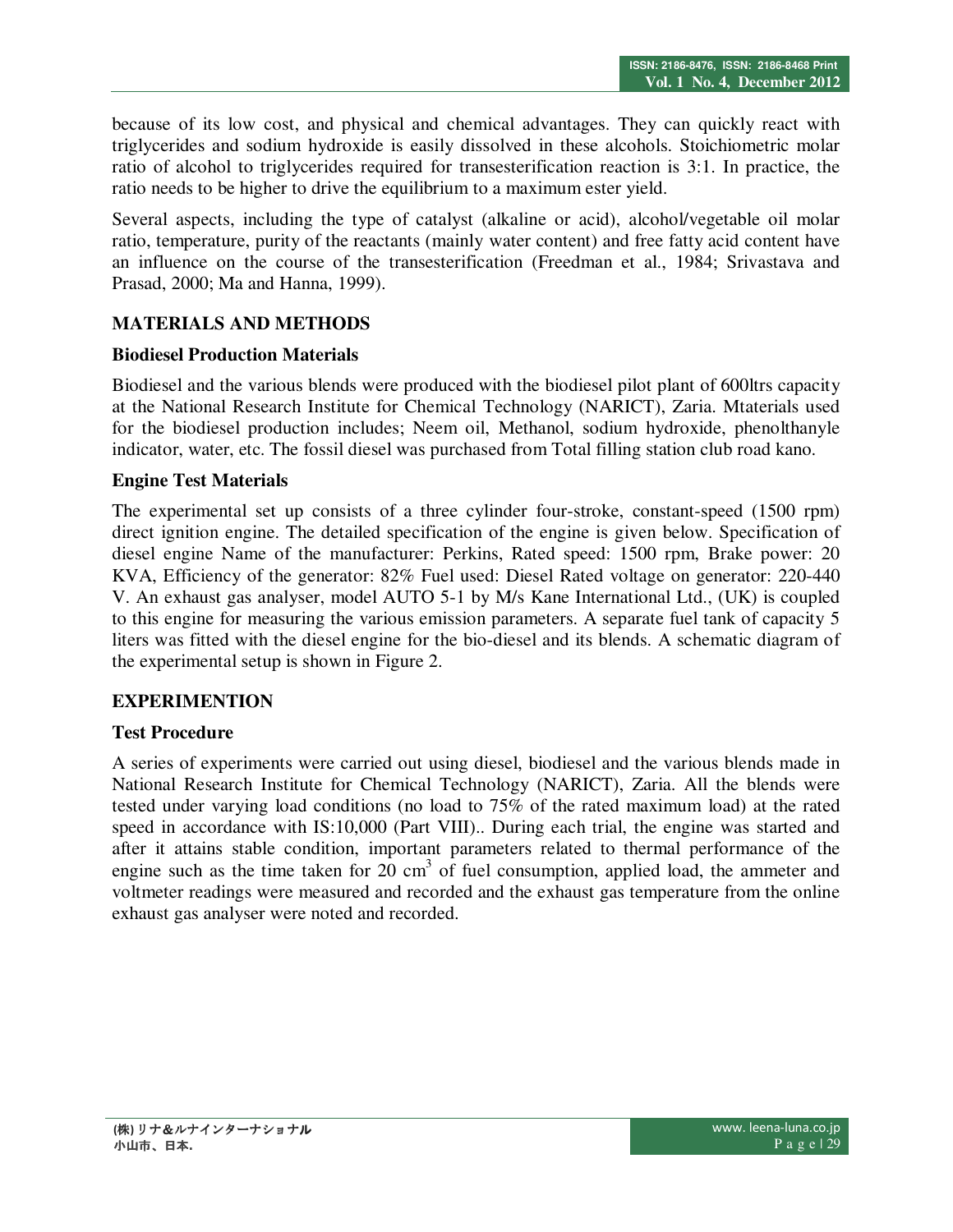

**Figure 2. Experimental setup** 

# **RESULTS AND DISCUSSION**

#### **Characteristics of Biodiesel and Its Blends**

After the transesterification process, the colour of NME changed from deep brown to reddish yellow. The properties of the NME measured were compared with other biodiesel and presented in Table 1.

| Table 1. Properties of the Neem oil Biodiesel produced (Test conducted at NNPC, R&D Division, |  |
|-----------------------------------------------------------------------------------------------|--|
| Port Harcourt, Sample code: PPQT 1397-1398, Date 23/12/08)                                    |  |

| S/No           | <b>Test</b>                     | Unit        | <b>Methods</b>      | <b>Neem Oil Biodiesel</b> |
|----------------|---------------------------------|-------------|---------------------|---------------------------|
| 1              | Appearance                      |             | <b>VISUAL</b>       | Free-Flowing Brown Liquid |
| $\overline{2}$ | SG. $@60^{\circ}F$              |             | <b>ASTM D-1298</b>  | 0.8940                    |
| 3              | API gravity                     |             | ASTM D-287          | 26.78                     |
| 4              | Flash point                     | $\rm ^{o}C$ | <b>ASTM D-92/93</b> | 172                       |
| 5              | Cloud point                     | $\rm ^{o}C$ | <b>ASTM D-2500</b>  | 21                        |
| 6              | Carbon residue                  | Wt $%$      | ASTM D-524          | 0.5                       |
| 7              | Pour point                      | $\rm ^{o}C$ | ASTM D-5853         | 12                        |
| 8              | Kinematic Viscosity $@$ 40 $°C$ | cSt         | ASTM D-445          | 8.2                       |
| 9              | Aniline point                   | $\rm ^{o}C$ | ASTM D-611          | 27                        |
| 10             | Diesel Index                    |             | IP 21               | 21.6                      |

It is seen from Table 1 that the specific gravity and calorific values of NME are in closer agreement with the other biodiesel and the kinematic viscosity and flash points are comparatively higher. In comparison with diesel, the flash point and fire point were found to be around three times more, facilitating safe transport and storage. The colorific value of NME was measured to be 36 MJ/kg, which is less than that of diesel (41.86 MJ/kg) and greater than that of raw neem oil (34.0 MJ/kg). The kinematic viscosity of the NME was measured to be four times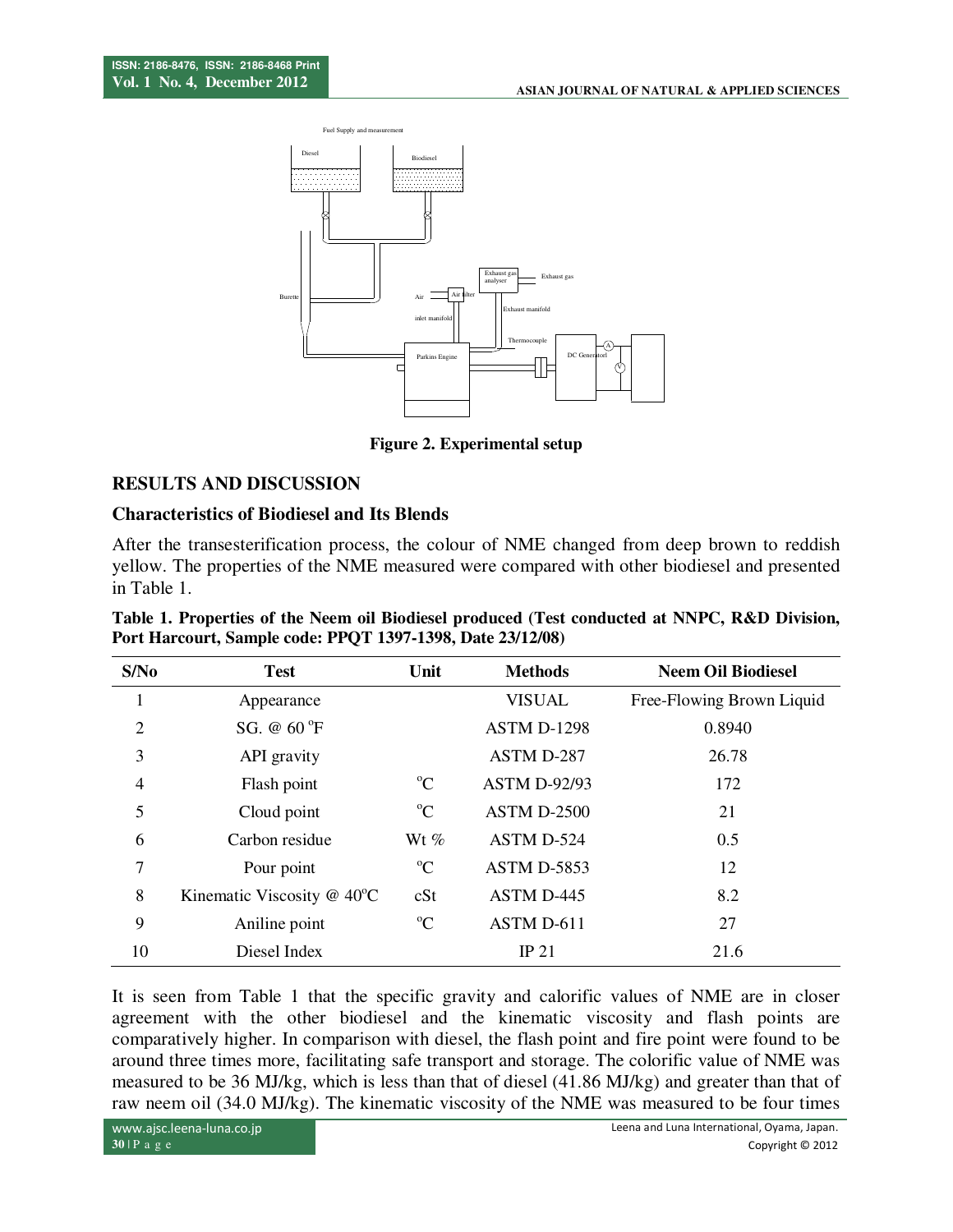that of diesel at 40 $\mathrm{^{0}C}$ . The property values of different blends with increasing concentration of NME (0–100%) are shown in Figs. 2 and 3.

It is observed that increasing concentration of NME in the diesel resulted in the corresponding remarkable increase in the kinematic viscosity. A similar phenomenon in specific gravity is also noted. The flash point of the various blends with increasing NME concentration is found to increase due to the higher value of flash point for NME than diesel. Conversely, a decreasing trend was observed for the calorific value in the fuels with increasing NME concentration.



**Figure 3. Fuel blend properties (kinematic viscosity and specific gravity)** 



**Figure 4. Fuel blend properties (calorific value in MJ/kg and flash point in**  $^0C$ **)**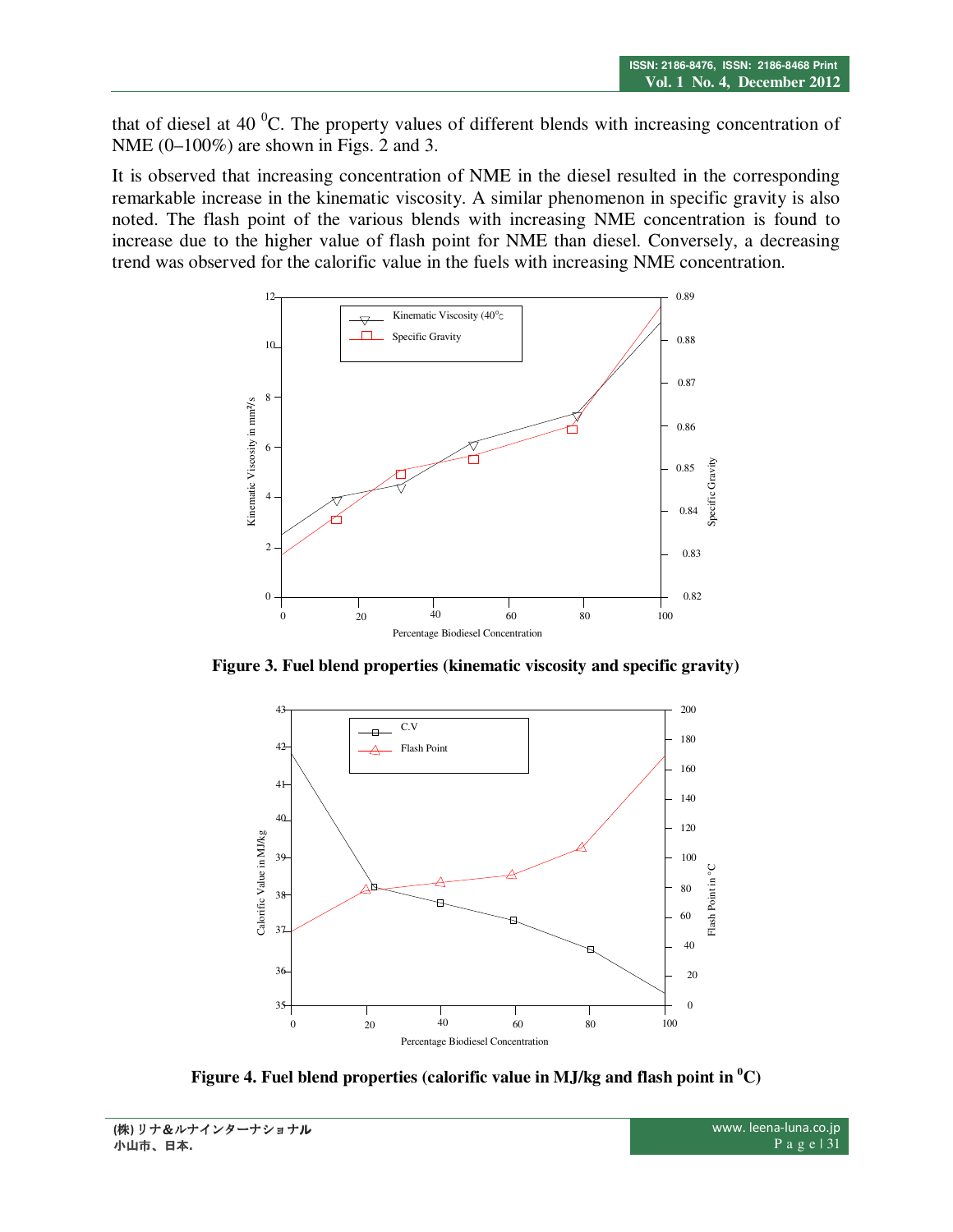#### **Engine performance**

The engine performance and emission tests were carried out in accordance with IS:10,000 (Part VIII). The

engine performance was evaluated based on brake specific fuel consumption (BSFC) and brake specific energy

consumption (BSEC) to compare the various blends of NME and diesel with diesel.

#### *BSFC and BSEC*

The variation of BSFC and BSEC with load for different blends and diesel are presented in Figures 5 and 6. It is observed from Figures 5 and 6 that the BSFC and BSEC for all the fuel blends and diesel tested decrease with increase in load. This is due to higher percentage increase in brake power with load as compared to increase in the fuel consumption. For the blends B20 and B40, the BSFC is



**Figure 5. Variation of BSFC with load for different blends** 

lower than and equal to that of diesel, respectively, and this enables complete combustion and the negative effect of BSEC is less than that of diesel at all loads. This could be due to the presence of dissolved oxygen in the NME that enables complete combustion and the negative effect of the increased viscosity could not have been initiated. However, as the NME concentration in the blend increases.



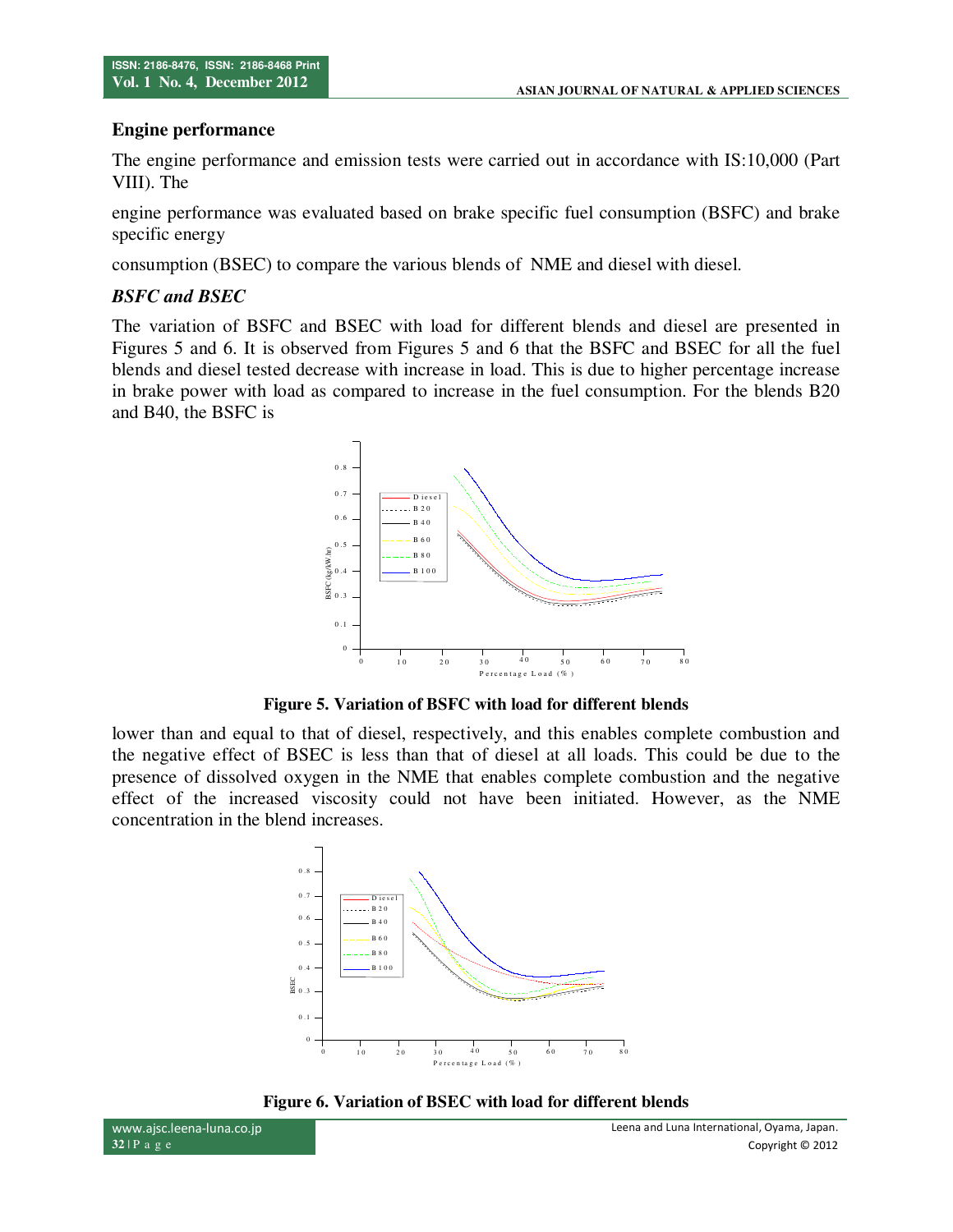further, the BSFC increases at all loads and the percentage increase is higher at low loads. Whereas the BSEC for all the fuels tested increases initially at low loads and at higher load conditions, its value is less than that of diesel for all the blends and more than that of diesel for NME. This could be due to the lower calorific value of the NME and the high mass flow of fuel entering into the engine (specific gravity of NME is 6% more than diesel). Also, the engine has been designed only for diesel fuel and has been used for NME in an unmodified condition. In addition, the high viscosity of the blends may also inhibit the proper atomization of the fuel, which in turn affects the combustion process.

### **Engine emission studies**

# *CO2 Emission*

The  $CO<sub>2</sub>$  emission increased with increase in load for all blends. The lower percentage of NME blends emits less amount of  $CO<sub>2</sub>$  in comparison with diesel. Blends B40 and B60 emit very low emissions. This is due to the fact that biodiesel in general is a low carbon fuel and has a lower elemental carbon to hydrogen ratio than diesel fuel. Using higher content NME blends, an increase in  $CO<sub>2</sub>$  emission was noted, which is due to the incomplete combustion as explained earlier. Though at higher loads, higher biodiesel (NME) content blends emit  $CO<sub>2</sub>$  almost the same with fossil diesel, in general biodiesels themselves are considered carbon neutral because, all the  $CO<sub>2</sub>$  released during combustion had been sequestered from the atmosphere for the growth of the vegetable oil crops.



**Figure 7. Variation of CO2 emission with load for different blends** 

# *Exhaust gas temperature*

The variation of exhaust gas temperature for different blends with respect to the load is indicated in Figure 8. The exhaust gas temperature for all the fuels tested increases with increase in the load. The amount of fuel injected increases with the engine load in order to maintain the power output and hence the heat release and the exhaust gas temperature rise with increase in load. Exhaust gas temperature is an indicative of the quality of combustion in the combustion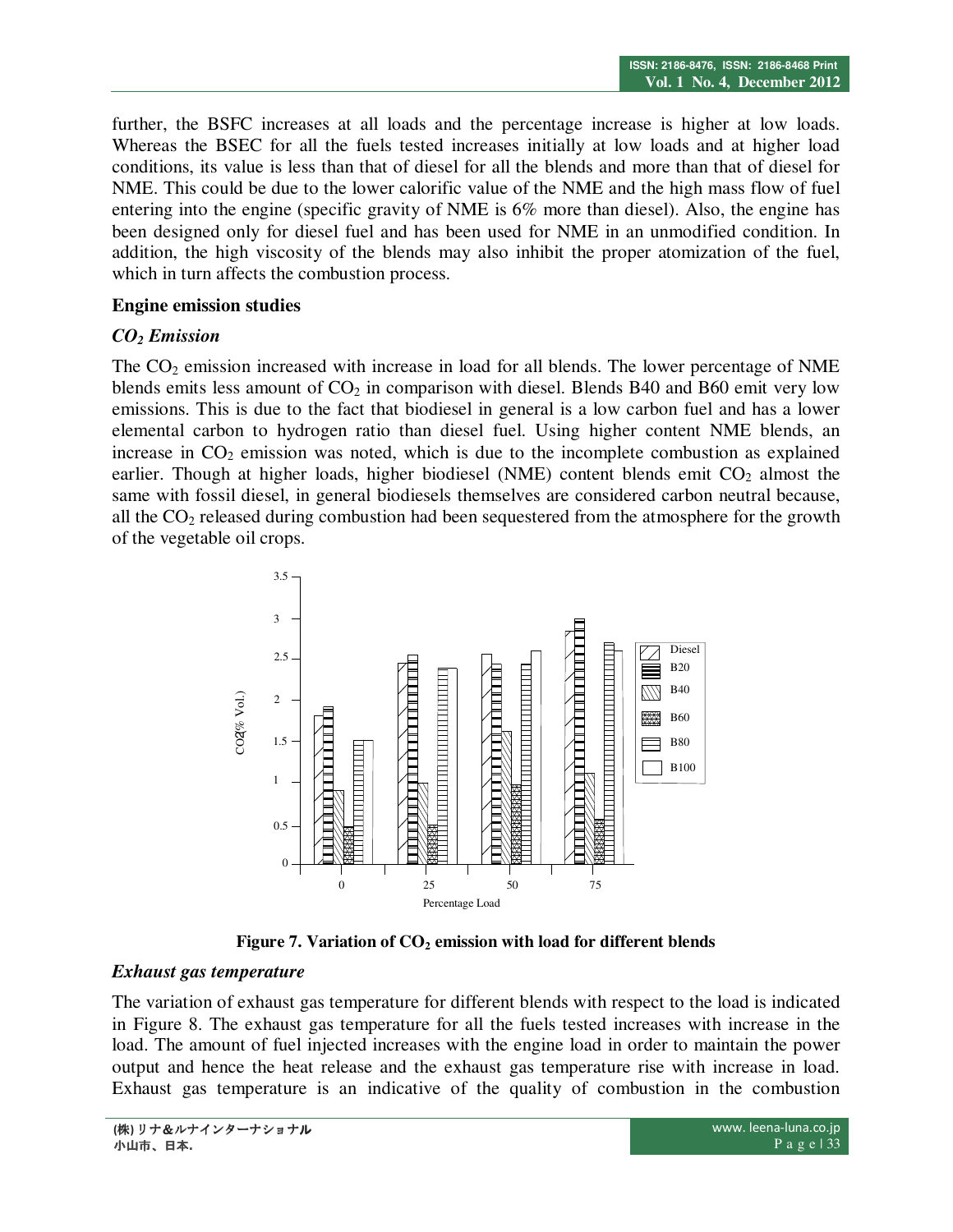chamber. At all loads, diesel was found to have the highest temperature and the temperatures for the different blends showed a downward trend with increasing concentration of NME in the blends. This is due to the improved combustion provided by the NME due to its 11% dissolved oxygen content.



**Figure 8. Variation of Exhaust gas temperature with load for different blends**

### **CONCLUSION**

The aim of the present investigation was to analyse the usability of NME as a replacement to diesel in an unmodified DI engine. It was found that blends of NME and diesel could be successfully used with acceptable performance and better emissions than pure diesel up to a certain extent. From the experimental investigation, it is concluded that blends of NME with diesel up to 40% by volume (B40) could replace the diesel for diesel engine applications for getting less emissions and better performance and will thus help in achieving energy economy, environmental protection and rural economic development. In the near future conventional fuels will be fully replaced by biodiesel and will provide a viable solution for the much threatening environmental pollution problems.